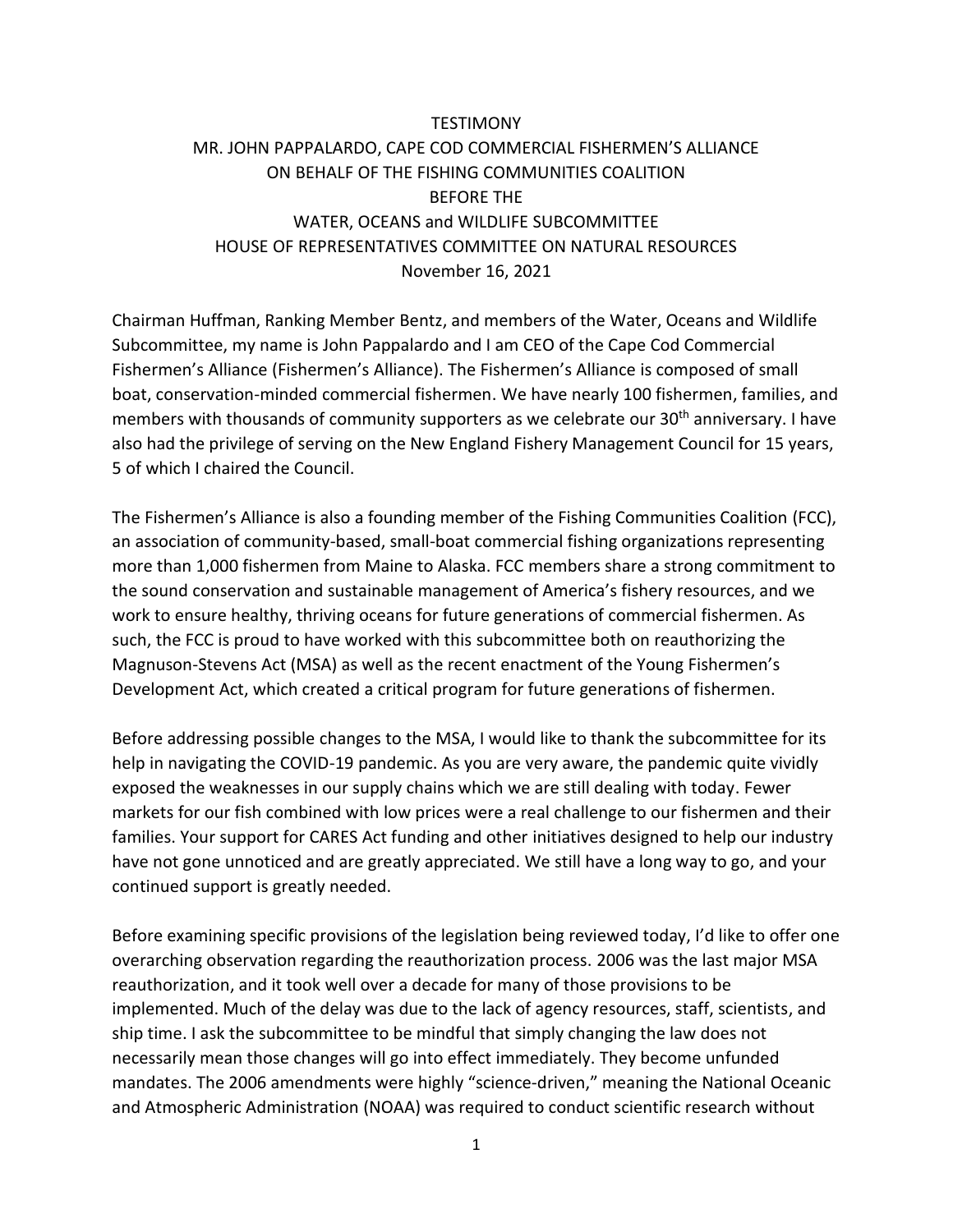the resources to perform in a timely manner. As you consider amending the MSA, please consider the level of resources, both in terms of budget and staff, it will take to enact changes and the likelihood those resources will be available to the agency.

## **H.R. 4690: Title I**

Title I "Climate Ready Fisheries" includes several important provisions aimed at improving the management of our fisheries in the face of ever-increasing challenges from climate change. The Fishermen's Alliance and the FCC support increasing the adaptive capacity of fisheries management, incorporating climate science into fisheries research, and strengthening the resiliency of fish stocks to climate change impacts as proposed in the bill. However, the prescribed solution to managing shifting stocks in Sec. 105 is not something we can support at this time. Having experienced "joint plans" with the New England and Mid-Atlantic councils when I was chair, I found them to be bureaucratic, time-consuming, and not necessarily producing a good result. We would be happy to work with the subcommittee on developing a more effective approach.

While Title I of H.R. 4690 focuses on increasing resiliency and mitigating the consequences of climate change, it does not include a directive for the councils to evaluate the impacts of climate change on how they manage their fisheries. This is why I recommend the subcommittee consider adding a new "climate change" national standard in Sec. 301 of the MSA for fishery conservation and management.

The national standards represent the core policy of this nation and provide direction to the agency and councils as to how conservation and management measures must be developed. Currently, the national standards require that conservation and management measures minimize bycatch, promote safety of human life-at-sea, and are based on the best science among other requirements. The climate crisis is real, and our fishermen are on are on the frontlines – Cape fishermen were changing their business plans to incorporate the northward migration of black seabass before the term climate-resilient fisheries was even coined. A new climate change national standard would require councils to consider the impacts on climate of any proposed conservation and management measure.

# **Proposed Language:**

*(11)* Conservation and management measures shall, to the extent practicable, consider and incorporate observed and projected impacts of climate change on resource productivity and distribution.

But more can be done. We need to make sure that the impacts of climate change on the productivity and distribution of our fishery resources be incorporated into the scientific advice provided to the councils by the scientific and statistical committees (SSCs). I am therefore proposing an amendment to the responsibilities of the SSCs as follows: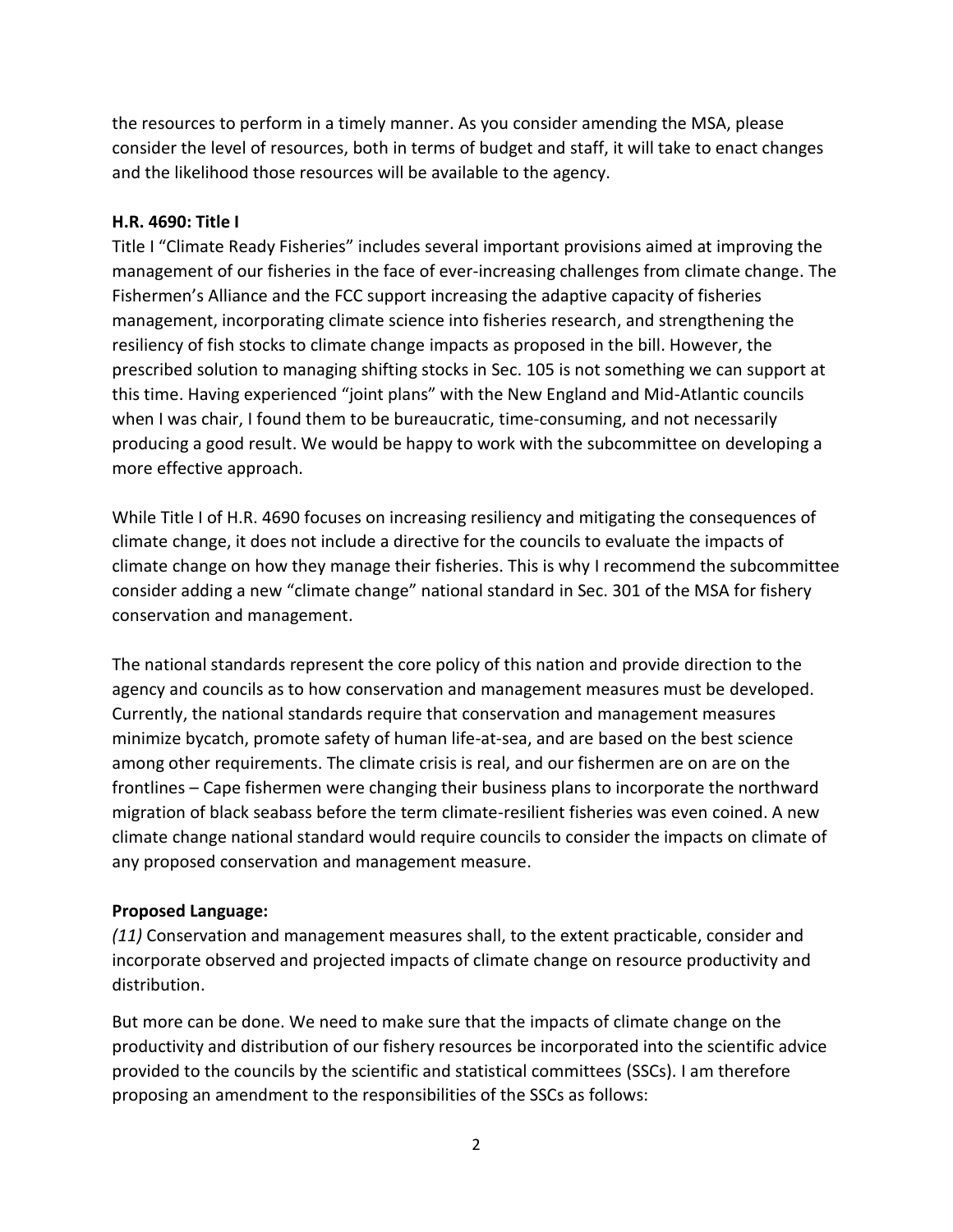At the end of Sec. 302(g)(1)(B) add the following: "In providing scientific advice, each scientific and statistical committee shall consider the impacts of climate change on stock productivity and distribution."

#### **H.R. 4690 Title II**

Title II of H.R. 4690 includes a number of sound proposals that we support, including important changes to subsistence fishing in Sec. 202. We strongly support the provisions on working waterfronts (Sec. 203). Our fishermen understand the importance of providing access to working waterfronts, not only for fishing businesses and vessels, but for boatbuilding, aquaculture, and other water-dependent businesses. Without these services, our fleets could not survive.

Sec. 204 would improve seafood marketing by requiring the U.S. Department of Agriculture (USDA) and NOAA to work together to develop seafood marketing and education programs within NOAA. We suggest a different approach. The USDA and the USDA Agricultural Marketing Service (AMS) are experts in purchasing large commodities of agricultural products; that's what they do! Rather than duplicate this expertise within NOAA, we would suggest NOAA work with the USDA to provide the information they need to begin purchasing more domestic seafood for food nutrition programs. NOAA expertise is important because wild-caught American seafood differs significantly from traditional agricultural products; soybeans can be grown almost anywhere, while most seafood species are limited to specific regions. This makes the independent American fisherman a core part of the grow-local food movement that emphasizes smaller scale and a healthy proximity between producer and consumer. Smaller scale and diversification present special challenges to USDA, which often employs a national procurement model, and this is where NOAA can help. AMS Commodity Procurement Office should create a seafood program to work with NOAA and the seafood industry to (1) develop seafood products requirements and specifications, (2) promote and provide local seafood at regional scale to foodbanks, community food associations, and other entities like public schools and prisons, and (3) integrate more seafood into AMS purchases and identify marketing opportunities for the seafood industry. USDA has a proven track record in accomplishing these opportunities for the beef, chicken, and pork industries.

By way of example, in response to the COVID-19 pandemic, the Fishermen's Alliance created a new product, a haddock chowder under the brand name "Small Boats, Big Taste." We were able to offer more than 725,000 servings of this delicious chowder to food banks and pantries across the Northeast, while keeping fishermen on the water during a time of economic crisis. Yet even a regional program as robust as this has had a difficult time moving into the USDA procurement process, in large part because our fishermen, processors, and manufacturers cannot supply a single standardized product at national scale. This is a crucial issue for the American small-boat fleet that reauthorization can and should address.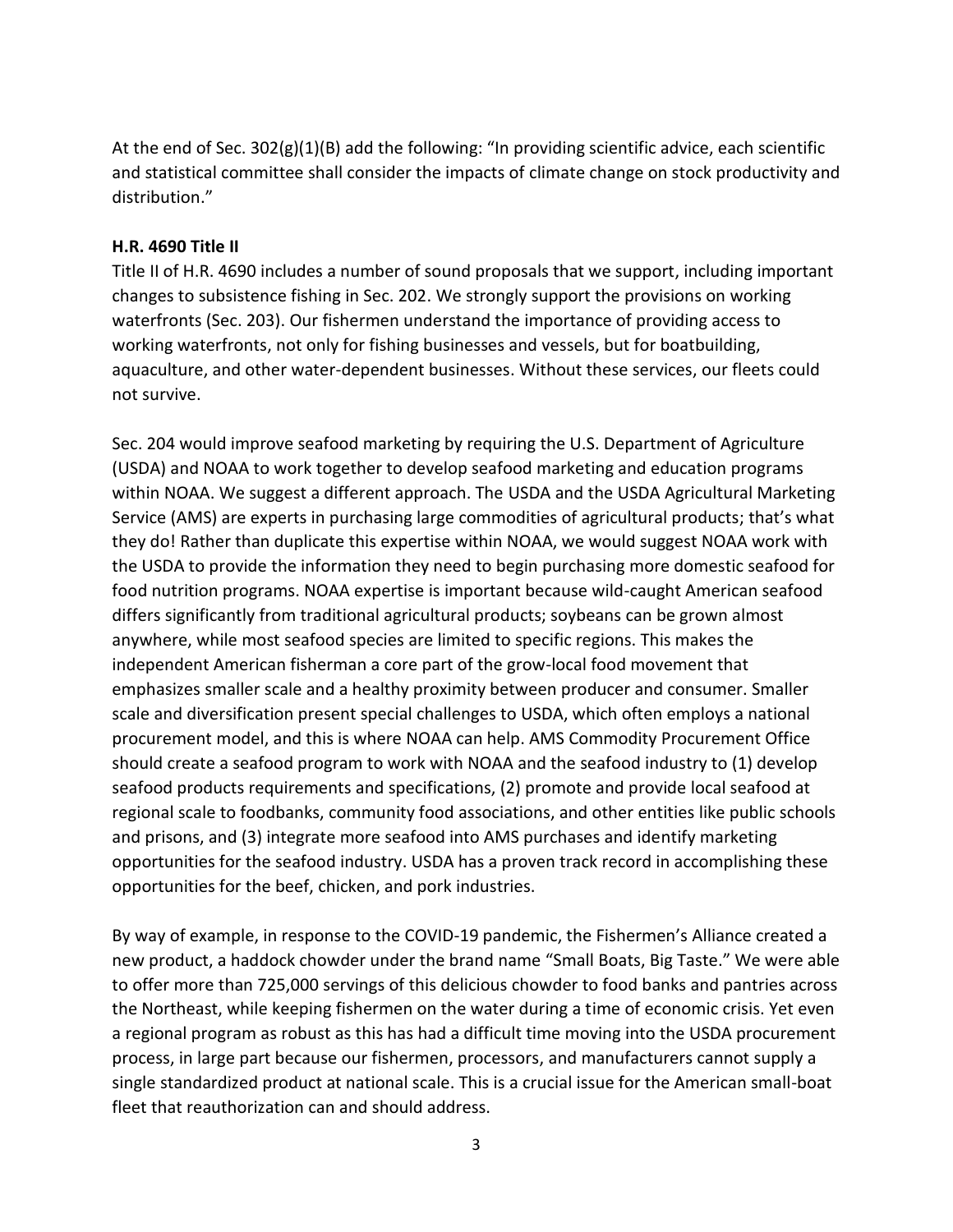In Title II, Sec. 205, we are pleased to see emphasis given to community participation in new limited access privilege programs (LAPPs). This language is similar to that provided to the subcommittee by the FCC but not in its entirety. The FCC proposal included a provision that required councils to designate, prior to plan submission, fishing communities that could be eligible to receive a community allocation. Without having prior knowledge as to whether a specific fishing community is eligible to receive quota, no community can spend the time and money it would take to design a community sustainability plan as required under the Act. Requiring the councils to identify eligible communities in advance will help ensure that communities are given a chance to participate. Although MSA has authorized community participation in LAPPs for decades, not one community has secured an allocation under current MSA provisions.

#### **H.R. 4690 Title III**

Title III of H.R. 4690 includes several council procedural matters and important sexual harassment and assault prevention measures, all of which the Fishermen's Alliance and the FCC support.

There is one important matter not addressed in Title III that we believe would strengthen conservation and encourage accountability, and therefore should be included in the bill. Currently, the MSA requires management councils to review LAPPs at least every 7 years and, if necessary, make modifications to meet the goals and objectives of the program. As we have seen in the Gulf of Mexico, the open-access private angler sector continues to attempt to reallocate quota away from the limited access commercial sector. Furthermore, as NOAA Fisheries attempts to "recalibrate" previous recreational catch estimates, commercial fishermen – who weigh and validate every pound of fish landed – find themselves having quota taken away while private anglers – only some of whom complete voluntary surveys estimating their catch – see their quota increase. This hardly seems fair. While we support increasing the accuracy and precision of recreational catch estimates, this process should not be used to penalize the commercial sector which has stronger accountability measures and a history of staying within their science-based quotas. To that end, we feel strongly that any reallocation should only go to those sectors that do not overfish or exceed their quota. If, however, regional fishery management councils decide to reallocate under approved allocation policies, we suggest that there be a cap (2-3% per year) on the amount of quota shift that could happen so as to provide for more stability in the fishery and in commercial fishermen's business plans.

Suggested MSA amendment:

Section 303A(c)(G) is amended by striking the semicolon at the end and inserting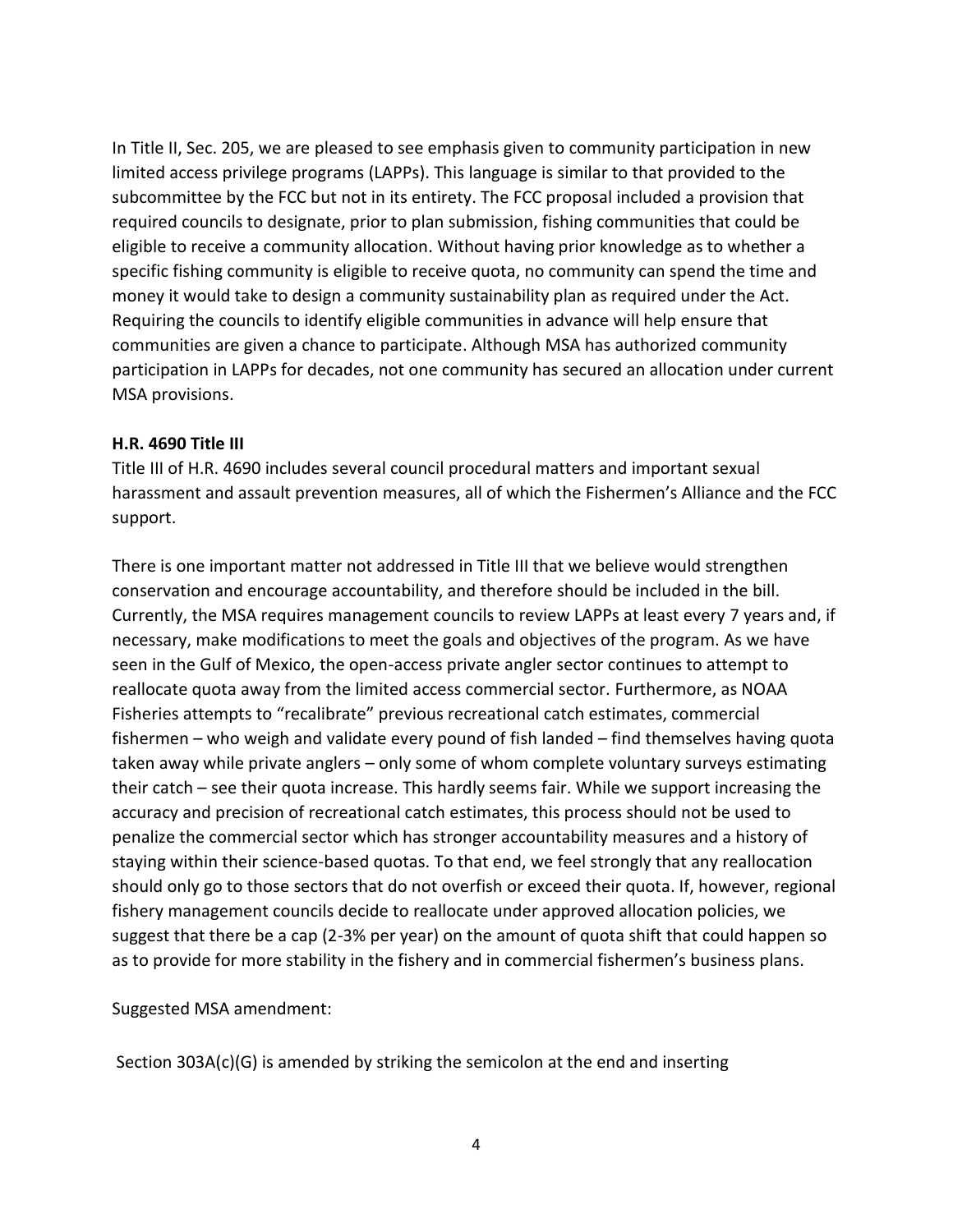". If after a formal and detailed scheduled review as required by this section, the Council determines that a reallocation of quota is necessary to meet the goals and objectives of the program, it may only reallocate to a sector, person or entity that has not overfished, not engaged in overfishing, or exceeded harvest limits during the period being reviewed."

## **H.R. 4690 Title IV**

Title IV includes very important provisions designed to expand and improve the use of electronic reporting, electronic monitoring (EM), and other new technologies. Fishermen's Alliance and FCC view accountability as a key element of our management system. Unfortunately, the National Marine Fisheries Service (NMFS) is behind in terms of advancing and employing new technologies. More than 15 years ago, members of the Fishermen's Alliance conducted a pilot study demonstrating that cameras placed on our boats can be as effective as human observers. Regrettably, widespread use of EM and other new technologies has yet to be achieved.

The Fishermen's Alliance is supportive of Sec. 403, aimed at prioritizing and improving stock assessments. Stock assessments are the backbone of our science-based management approach. Establishing catch limits and other accountability measures in the absence of up-to-date information on the status of the stocks is very difficult and can lead to excess harvest levels. Inadequate funding for stock assessments hinders the ability of the councils to meet the accountability measures required by the MSA.

Sec. 409, entitled "Offshore Wind Collaboration," requires the Secretary of Commerce and the Secretary of Interior to enter into an agreement to fund additional stock assessments related to the development of offshore wind energy. Over the next two decades our marine ecosystem will be altered by the construction of dozens of offshore wind farms. I hope Sec. 409 will create a substantial fund capable of modernizing marine resource surveys and ecosystem assessments.

The Northeast region needs a reimagined marine survey and assessment program. A new survey program based on a cooperative or industry-based survey model is necessary. Areas the council has designated as essential fish habitat (EFH) are now being leased by BOEM for largescale power generation. Lucrative fishing grounds will be altered or lost and the fishing industry and council has little to no standing with the BOEM process beyond a consultation and comment period. Sec. 409 needs to lead to better collaboration between Interior and Commerce.

Sec. 502 of H.R. 4690 attempts to address negative impacts of offshore development and activities on EFH by requiring federal agencies to consult with the Secretary of Commerce. While this section might improve the current situation, until the Secretary and NOAA are given veto power over proposed federal projects that could threatened or destroy EFH, nothing